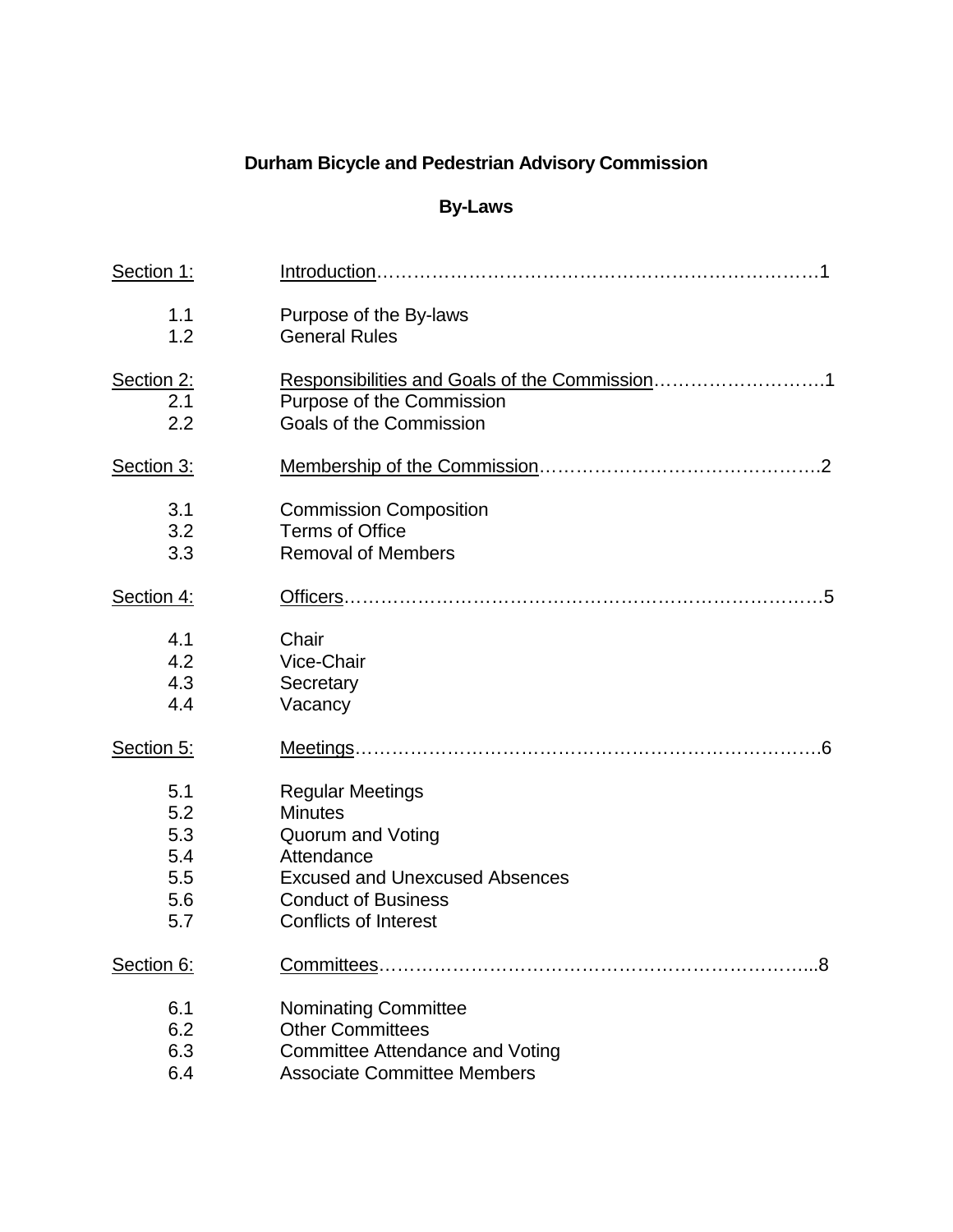| Section |  |  |
|---------|--|--|
|---------|--|--|

Text in the by-laws in **bold type** is part of the Interlocal Agreement and not subject to amendment by the Commission.

Adopted by the Bicycle and Pedestrian Advisory Commission on 9/20/2011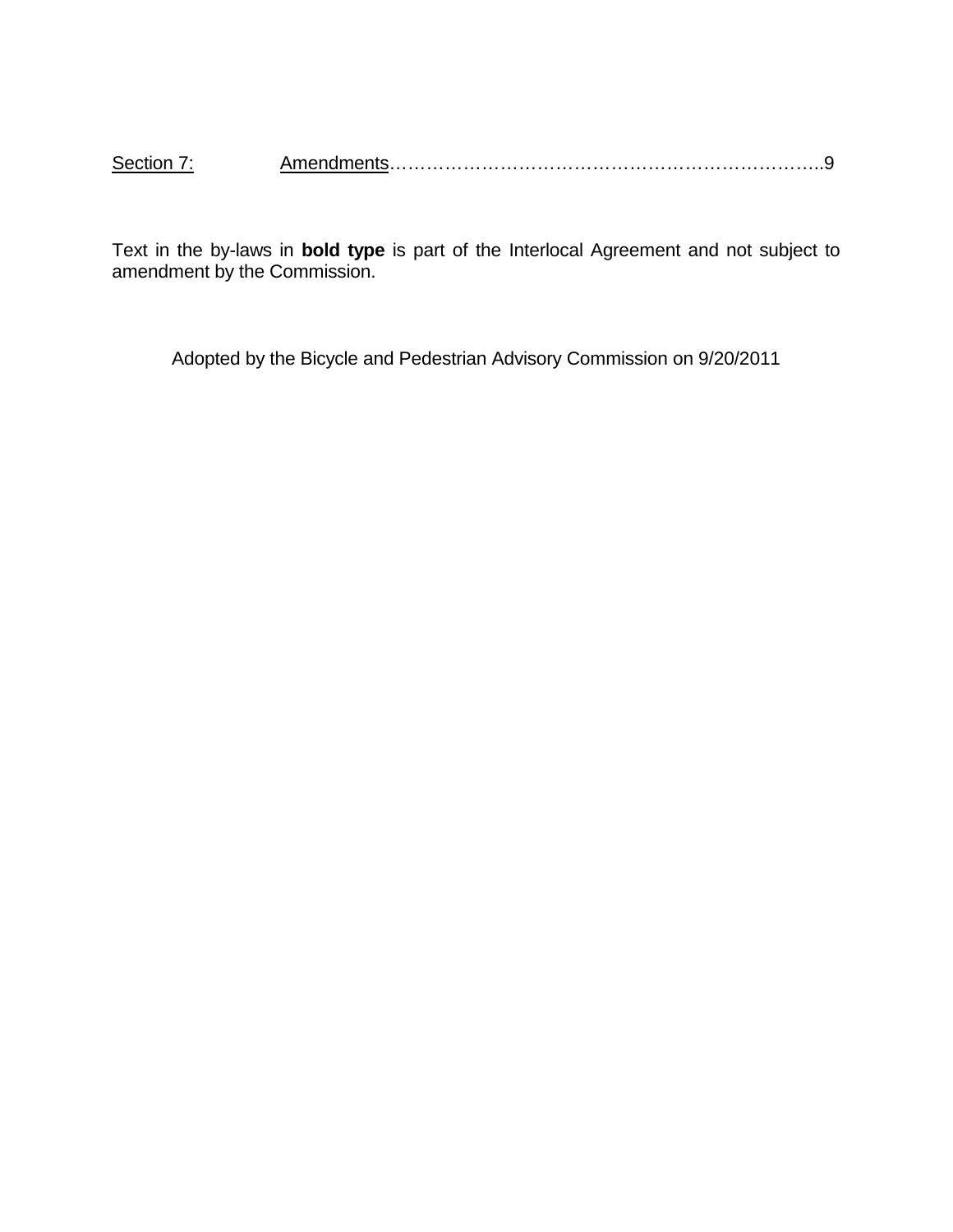## **Durham Bicycle and Pedestrian Advisory Commission**

#### **By-Laws**

#### Section 1: Introduction

#### 1.1 Purpose of the By-laws

The purpose of these by-laws is to establish procedures for organizing the business of the Durham Bicycle and Pedestrian Advisory Commission, hereafter referred to as the Commission, in executing its duties and responsibilities.

#### 1.2 General Rules

The Commission's By-Laws shall be consistent with the Interlocal Agreement governing the Commission which has been approved by the Governing Bodies**.**  For procedures not covered by these rules, the Commission shall follow the rules contained in the current edition of Robert's Rules of Order, Revised.

#### Section 2: Responsibilities and Goals of the Commission

#### 2.1 Purpose

**The primary purpose of the Commission shall be to provide advice to the City Council (hereinafter "Council') and the Board of County Commissioners (hereinafter "Board") on questions relating to bicycle and pedestrian issues.**

**In order to provide heath, recreation and transportation benefits to the City and County, the Commission shall study and promote the following: the full integration of bicycling and walking into community transportation policies and practices; incentives for increasing bicycling and walking; best practices in bicycling and walking facilities development; bicycle and pedestrian programs designed for children and seniors; bicycle touring as economic development for the community; safety programs for bicycle and walking; physical and mental health benefits of walking and bicycling; and funding for bicycle and pedestrian programs and facilities.**

**The topics prescribed in this section shall be construed to facilitate the Commission's advisory responsibilities. The Commission may, if it chooses, consider any and all topics related to bicycle and pedestrian**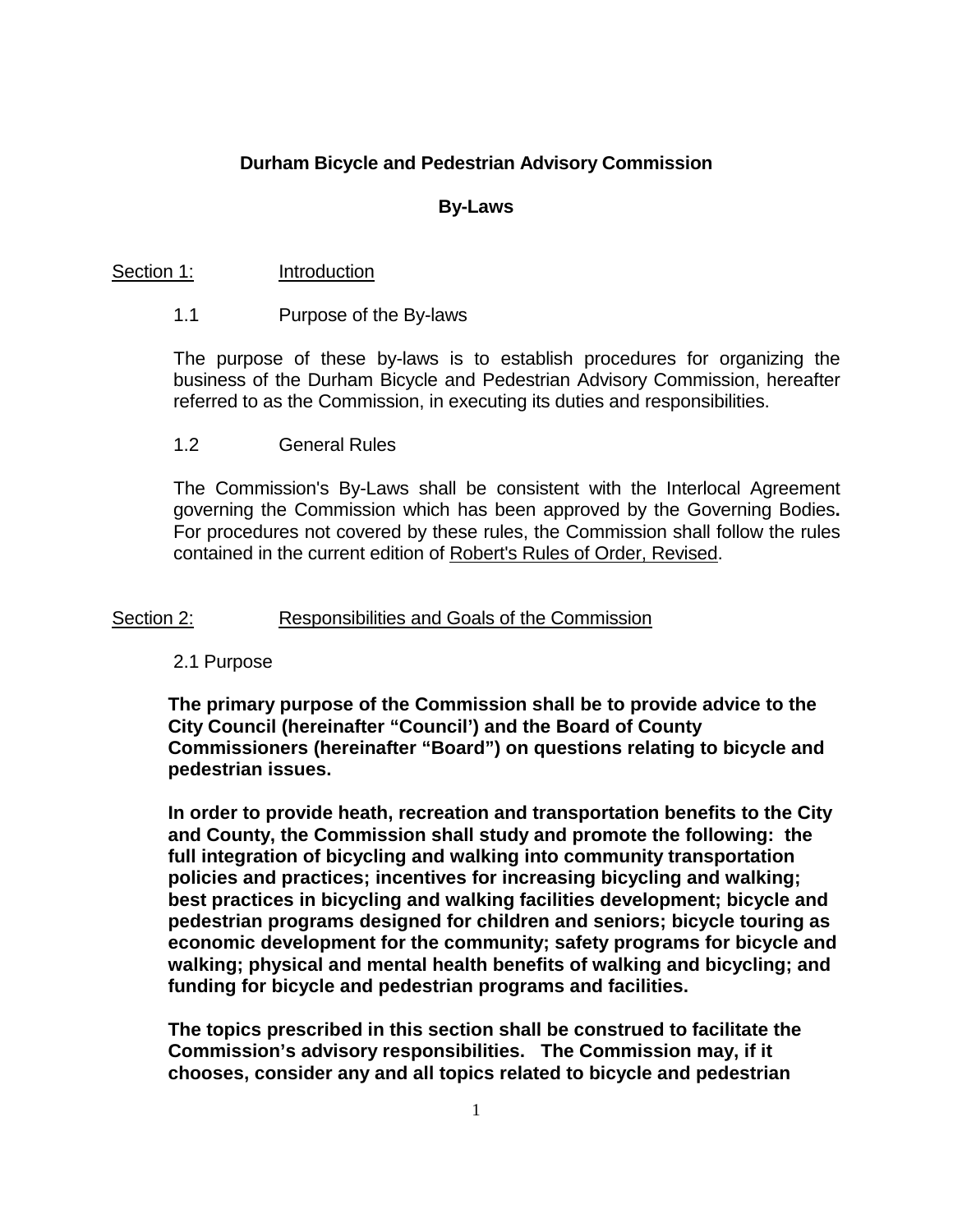**concerns in Durham County and the City of Durham.** 

**The Commission shall have the following duties:**

- **1. To advise the City and County on bicycle and pedestrian issues;**
- **2. To educate and inform the public and local officials on bicycle and pedestrian issues;**
- **3. To perform special studies and projects as requested by the City and/or County on bicycle and pedestrian questions, including reviewing development plans and site plans which may have significant impact on bicycle and pedestrian transportation;**
- **4. To facilitate citizen participation in local governments' consideration of matters involving bicycle and pedestrian questions;**
- **5. To study changes in laws, regulations, and best practices concerning bicycle and pedestrian issues and to advise the City and County with respect to such changes;**
- **6. To promote intergovernmental and public/private cooperation and coordination on bicycle and pedestrian matters;**
- **7. To advise the public and the City and County on matters affecting the relationship between bicycle and pedestrian transportation and parks, schools, transit stops, and other major facilities;**
- **8. To perform other such duties as may be assigned to it by the City and/or County; and**
- **9. To adopt Rules of Procedure, consistent with the Agreement, for the orderly dispatch of its business.**

## Section 3: Membership of the Commission

3.1 Commission Composition

**(a) The Commission shall consist of seventeen (17) voting members, two (2) non-voting liaisons, and seven (7) non-voting ex officio members. The Council shall have seven (7) appointments and the Board shall have seven (7) appointments to the Commission. They shall consider recommendations for appointment from the Joint City-County Planning Committee (JCCPC); however, neither the Council nor the Board is bound to follow any recommendation for appointment which the JCCPC may make.**

**(b) To be eligible for appointment and to remain a member, a candidate shall be a resident of the jurisdiction of the governing board making the appointment and shall be and remain current in payment of his/her**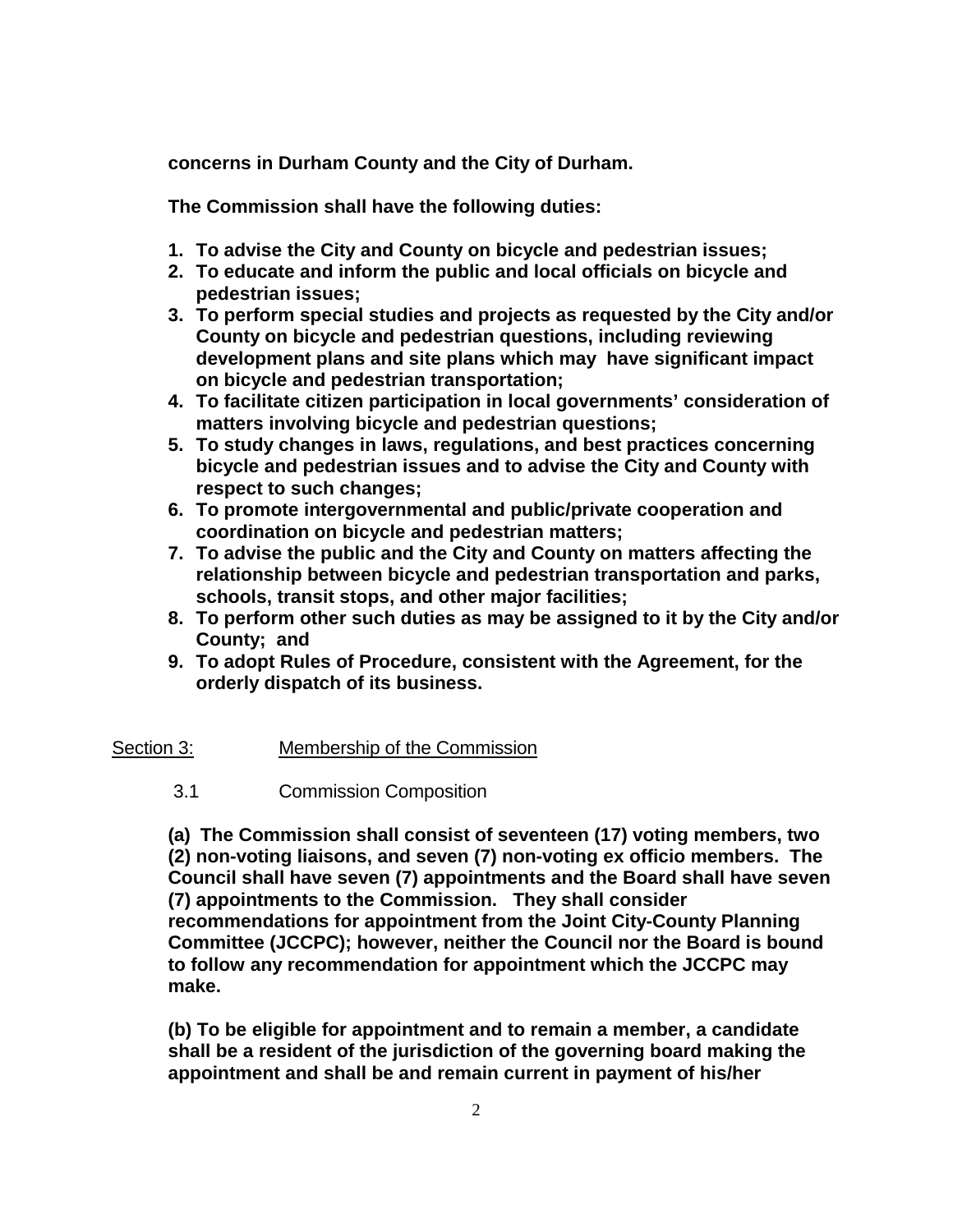**property taxes to the City and County. Employees of the City and County shall not be eligible for appointment to the Commission. A voting member of the Commission may be removed at any time, with or without cause, by the governing board which made the appointment.**

**(c) The seventeen (17) voting members of the Commission shall be composed of individuals representing constituencies which have an interest and an expertise in bicycle and pedestrian issues; their appointment shall be divided among appointing authorities as follows:**

**City Council (6) Bicycle Commuting Urban Trails and Greenways University Students/University Facilities Transportation Planning/Policy Recreation / Recreation Business Inter-Neighborhood Council**

**County**

**Commissioners (6) Youth/Children Advocacy Senior Advocacy Education Bicycle Club/Organization Health/Physical Fitness Business/Economic Development**

**In the event that the pool of applicants representative of the identified categories is insufficient to fill any one of the categories, then the City and/or County may appoint individuals who have demonstrated expertise and/or experience in that category. If after filling a position in a particular category in that manner, the pool of applicants is still insufficient to fill the categories allotted to them, then the City and/or County may each fill any remaining positions with at-large citizen appointments to the Commission.**

**In addition, five (5) voting members shall be liaisons and shall be appointed as follows:**

- **One member, either a student or staff person, from North Carolina Central University, appointed by the Council.**
- **One member, either a student or staff person, from Duke University, appointed by the Board.**
- **The Chair of the Recreation Advisory Commission, or his/her designee.**
- **The Chair of the Durham Open Space and Trails Commission, or his/her designee.**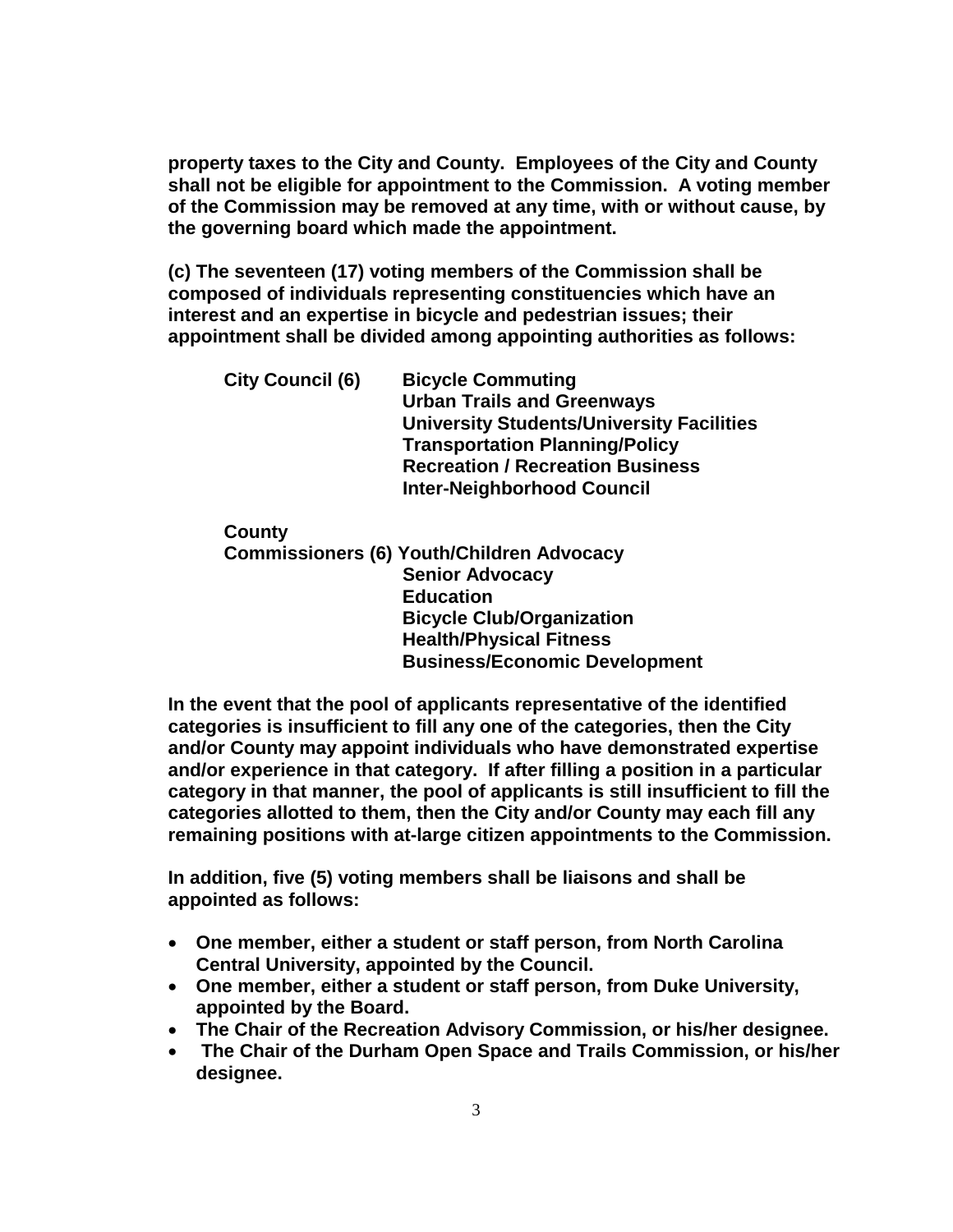• **The Chair of the Durham Planning Commission, or his/her designee.**

**(d) Two (2) non-voting members shall be liaisons and shall be appointed as follows:**

- **One member from the Durham Board of County Commissioners, appointed by the Board.**
- **One member from the Durham City Council, appointed by the Mayor**

**(e) Persons serving in the following positions shall serve as** *ex officio* **members of the Commission:**

- **The Director of the City/County Planning Department, or his/her designee**
- **The Director of the City Department of Parks and Recreation, or his/her designee**
- **The Director of the City Public Works Department, or his/her designee**
- **The Durham Public Schools Superintendent, or his/her designee**
- **The Director of the Public Health Department, or his/her designee**
- **The Chief of the City Police Department, or his/her designee**
- **The Durham County Sheriff, or his/her designee**

**These members shall have no vote and shall not be counted in determining a quorum**.

## 3.2 Terms of Office

**Council and Board appointed members shall serve three (3) year terms and may be reappointed for a second term. Liaison members that are appointed as representatives from other boards or commissions will have appointments that coincide with their terms of office on their respective boards.** 

**Members may continue to serve until their successors have been appointed. Vacancies occurring for reasons other than expiration of terms shall be filled by the appointing authority as they occur for the period of time of the unexpired term. Appointees filling an unexpired term are eligible for appointment for two (2) additional full terms.**

3.3 Removal of Members**.**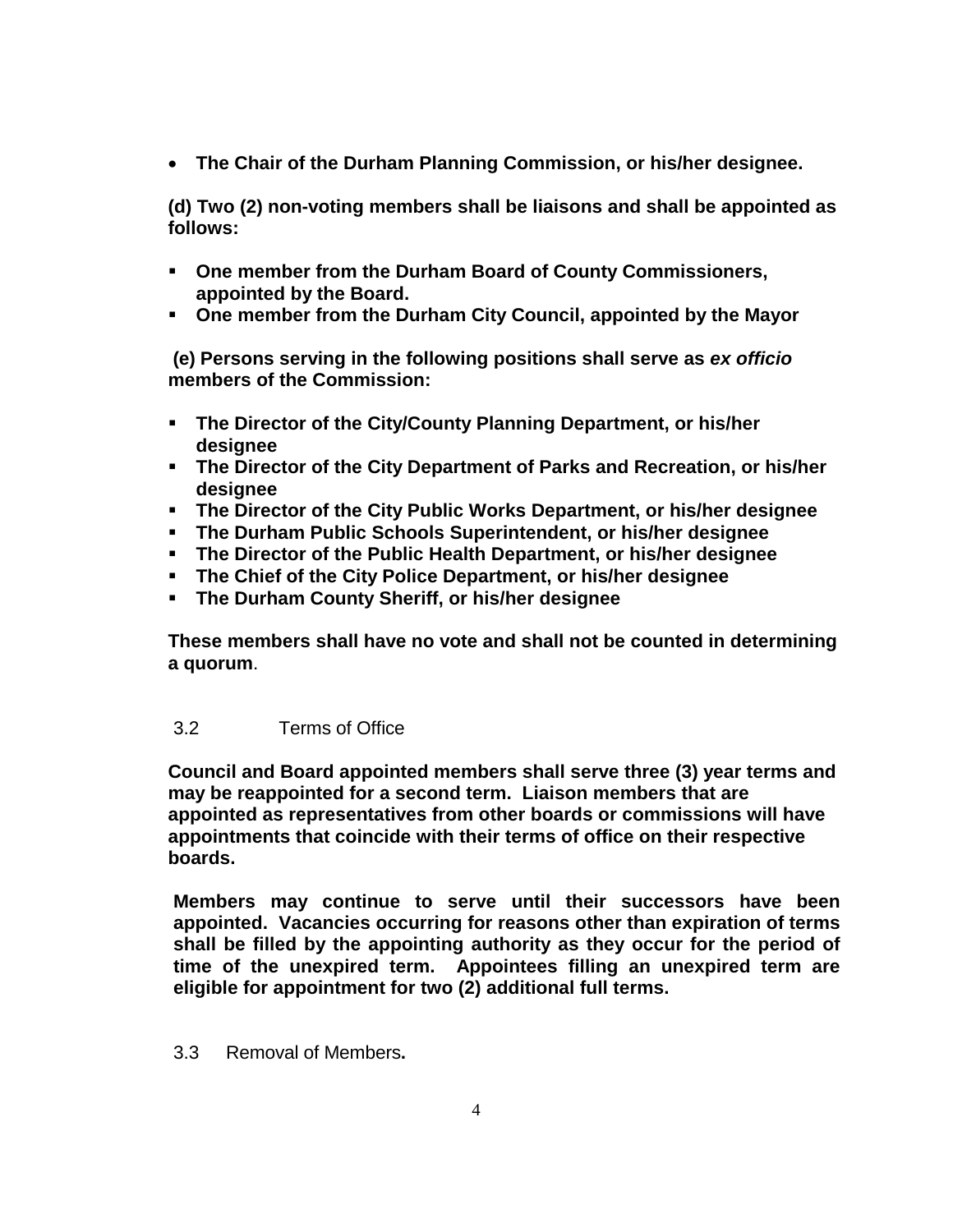A member of the Commission may be removed by the body that appointed that member for any of the following reasons:

- a. Violation of the attendance, ethics, or conflict of interest provisions of the Interlocal Agreement.
- b. Moving out of Durham County or out of the City of Durham.
- c. Non-payment of taxes.
- d. Any reason deemed sufficient by the body or official that appointed the member.

## Section 4: **Officers**

**The Commission shall elect a Chair and a Vice-Chair and shall create and fill other offices as it may find necessary**. No member may serve as Chair for more than two (2) consecutive one (1) year terms. Officers shall serve one (1) year terms commencing on January 1 following their election.

## 4.1 Chair

The Commission Chair shall preside at all meetings and shall sign all documents relative to action taken by the Commission.

## 4.2 Vice-Chair

In the absence of the Chair, the Vice-Chair shall exercise the powers and perform the duties of the Chair. The Vice-Chair shall succeed the Chair in the event of a vacancy in that office.

#### 4.3 Secretary

The Secretary shall be responsible for recording minutes of all meetings of the Commission. The Secretary may act as recorder or gain consent of another member to so act. The Secretary shall keep the By-laws and other Commission records in order.

#### 4.4 Vacancy

If the appointment of the Vice Chair or Secretary should be terminated, a replacement shall be elected from the membership at the next regularly scheduled meeting following the announcement of termination.

Section 5: Meetings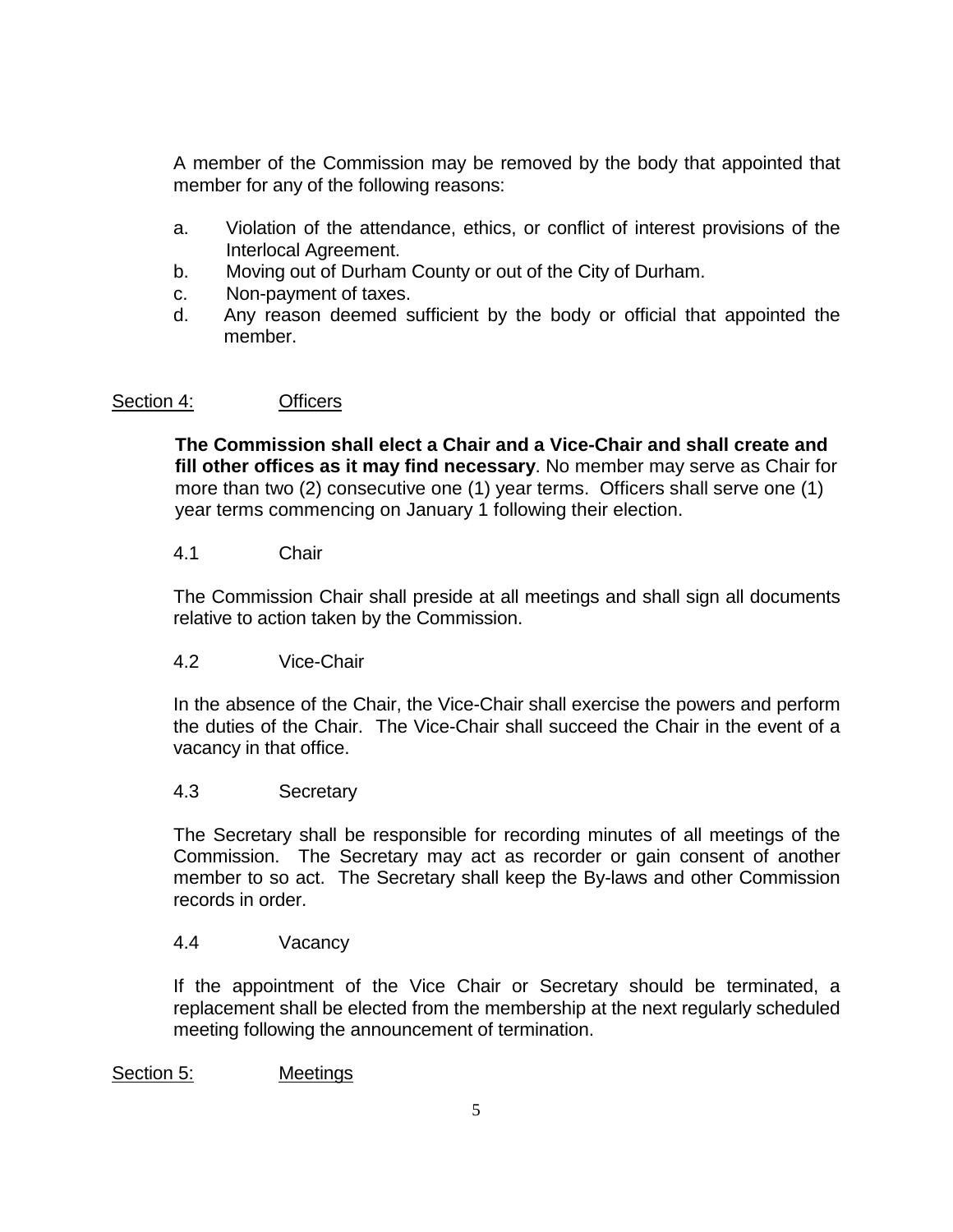## 5.1 Regular Meetings

**The Commission shall meet at least six (6) times per year and shall establish a regularly scheduled meeting time. All meetings shall be subject to the North Carolina Open Meetings Law, NCGS 143-318.10. Notice of such meetings shall be given as required by law.**

## 5.2 Minutes

**The Commission shall keep permanent minutes of its meetings. The minutes shall include the attendance of its members and its resolutions, findings, recommendations, and other actions**

## 5.3 Quorum and Voting

**A quorum shall consist of a majority of the voting members of the Commission. All actions shall be decided by a majority vote of the voting members in attendance, a quorum being present.** If a quorum is present and the early departure of a member results in the lack of a quorum, the member should notify the Chair of the need to depart early before the meeting starts.

#### 5.4 Attendance

**It is expected that members appointed to the Commission will regularly attend its meetings. The Commission shall establish within its by-laws what constitutes an excused absence. A member may forfeit the remainder of his/her term and may be replaced if he/she has three (3) unexcused absences from regular Commission meetings within a one-year time period. When the Commission finds that a member has become disqualified for membership, the Chair shall notify the appointing authority so that a new member may be appointed for the remainder of the unexpired term.**

#### 5.5 Excused and Unexcused Absences

A member who will be unable to attend a regular meeting of the Commission must contact the Chair or the planning staff at least twenty-four (24) hours before the scheduled meeting and indicate the general reason for being absent. Earlier notification is encouraged. The Commission will be notified of the absence and reason at the beginning of the meeting. Members who give less than 24 hours notice will be considered unexcused, with the exception of emergencies or sudden illnesses. (Twenty-four hour notification is important to allow the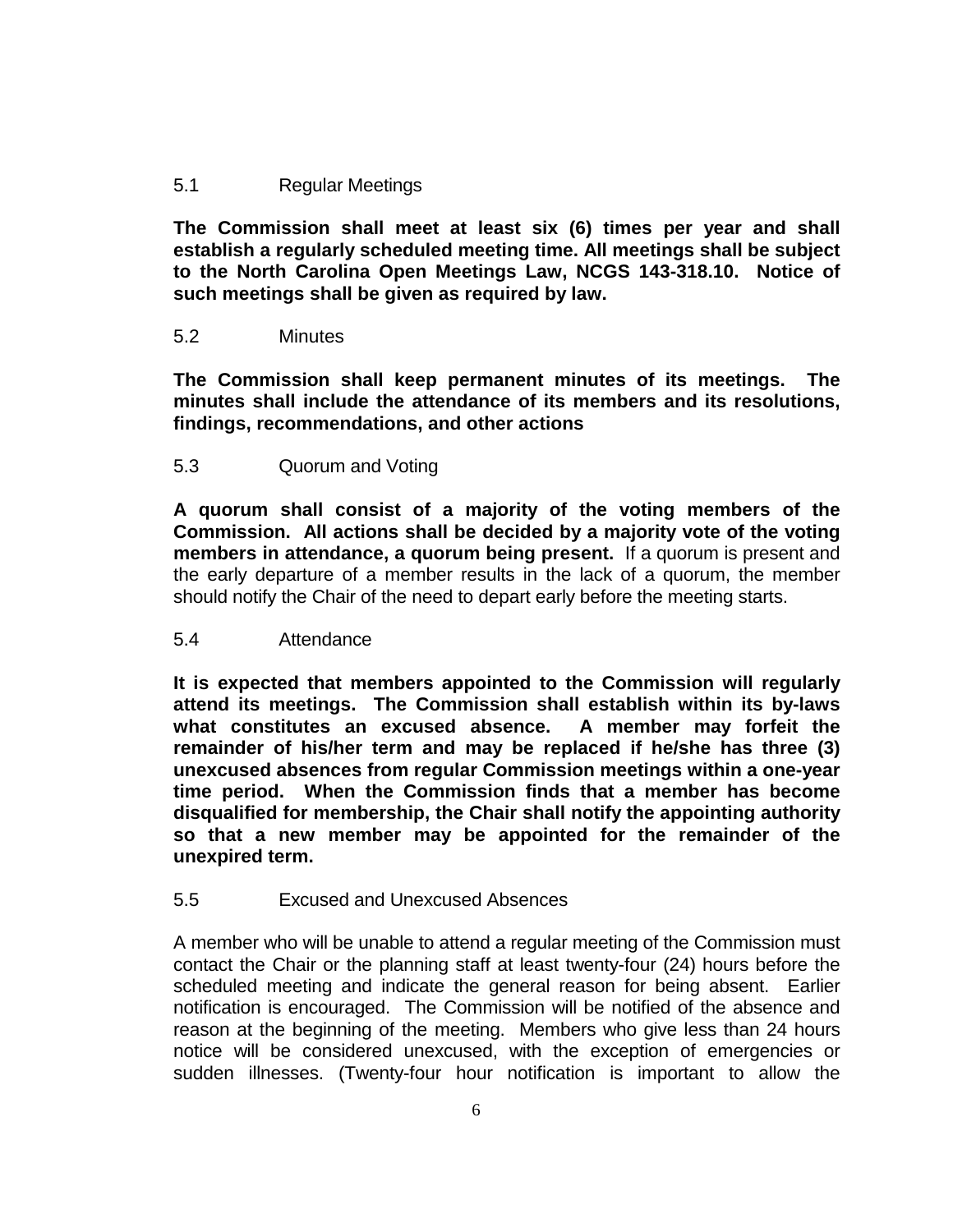staff/Chair of the Commission to know whether a quorum will be present in sufficient time to cancel the meeting if necessary.)

When a member has had a total of three absences within a one year time period, (including excused or unexcused), the Secretary shall notify the Commission of that fact, and the Commission may review the attendance record of the member, and take appropriate action. Appropriate action may include notifying the body that appointed the member of his or her attendance record.

## 5.6 Conduct of Business

**All members of the Commission are subject to the Durham County Code of Ethics** and to the Code of Ethics for the City of Durham.

## 5.7 Conflicts of Interest

Commission members hold their positions for the benefit of the public. Conflicts of interest can arise in situations in which a Commission Member's duty to act in the public interest conflicts with a potential desire to advance his or her own interest. Several types of conflict of interest can affect impartiality. They include financial conflicts, conflicts by associations with those affected by a decision, and personal bias. As a general rule, Commission members shall refrain from taking part in actions that might reasonably call into question the impartiality and fairness of those decisions. The intent is to limit advocacy, pressure, or undue influence where a conflict exists, not to prevent persons from providing useful information.

In order to avoid potential conflicts of interest, Commission members shall declare at the beginning of a discussion, any potential conflict of interest as defined below.

A. Financial Conflicts

No Commission member shall take part in any discussion, consideration, determination or vote, other than to provide information, concerning a property in which the Commission member or a close relative (spouse, sibling, child or parent):

- 1. Is the applicant before the Commission;
- 2. Owns property within 600 feet of the subject property; or
- 3. Has a financial interest in the subject property or improvements to be undertaken thereon.
- B. Conflicts by Association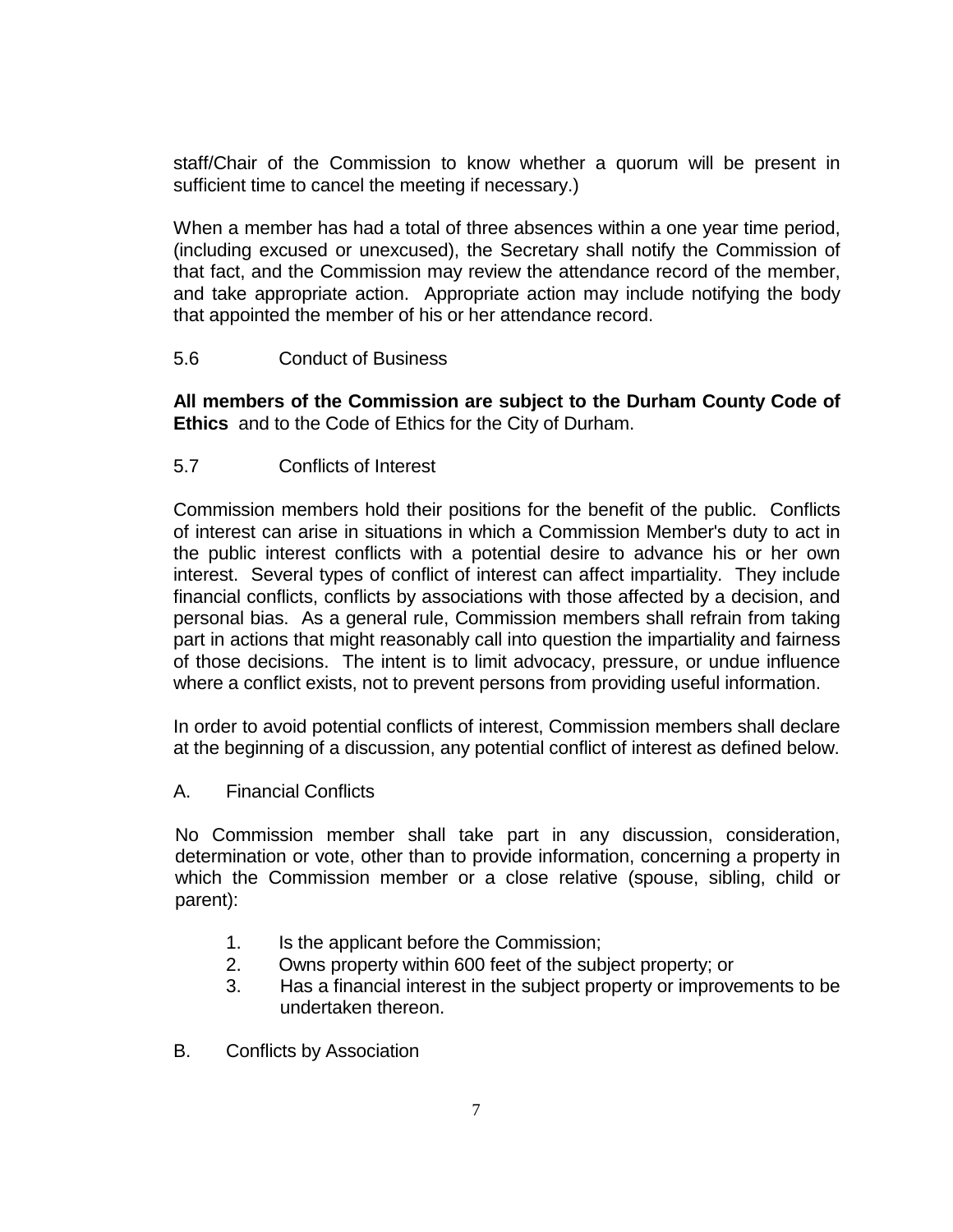Whether reviewing, commenting or awarding funding, public perception of fairness of the Commission's decisions is important. Citizen confidence in these decisions may be affected not only in situations of actual conflict, but also in situations that have the appearance of impropriety. Therefore, no Commission member shall take part in any discussion, consideration, determination or vote, other than to provide information, concerning issues in which a personal or business associate or employer of the Commission member:

- 1. Is the applicant before the Commission;
- 2. Owns property within 600 feet of the subject property; or
- 3. Has a financial interest in the subject property or improvements to be undertaken thereon.

In situations that involve a non-profit or private organization for which a Commission member is an officer or board member, he or she shall be required to publicly disclose that association and shall not take part in any discussion, consideration, determination or vote concerning said situation, other than to provide information.

## Section 6: Committees

**The Commission may establish such committees as it deems necessary for the conduct of the business of the Commission. These committees may include additional citizens as associate members. The Chair of a committee shall be a member of the Commission.**

#### 6.1 Nominating Committee

The Chair shall appoint Nominating Committee of Commission members prior to the year-end meeting to prepare a slate of officers to serve the Commission for the following year. The Chair may also appoint a Nominating Committee on an as-needed basis to review and make recommendations regarding BPAC Commission appointments.

#### 6.2 Other Committees

The Commission may create such Standing or *ad hoc* committees as it may deem necessary to promote the objectives and carry on the work of the Commission. Commission members are encouraged to serve on at least one Committee so that he/she becomes more knowledgeable about the work of the Commission. There is no cap on the number of members on each committee; Commission members can attend any Committee meeting in which they have an interest whether or not